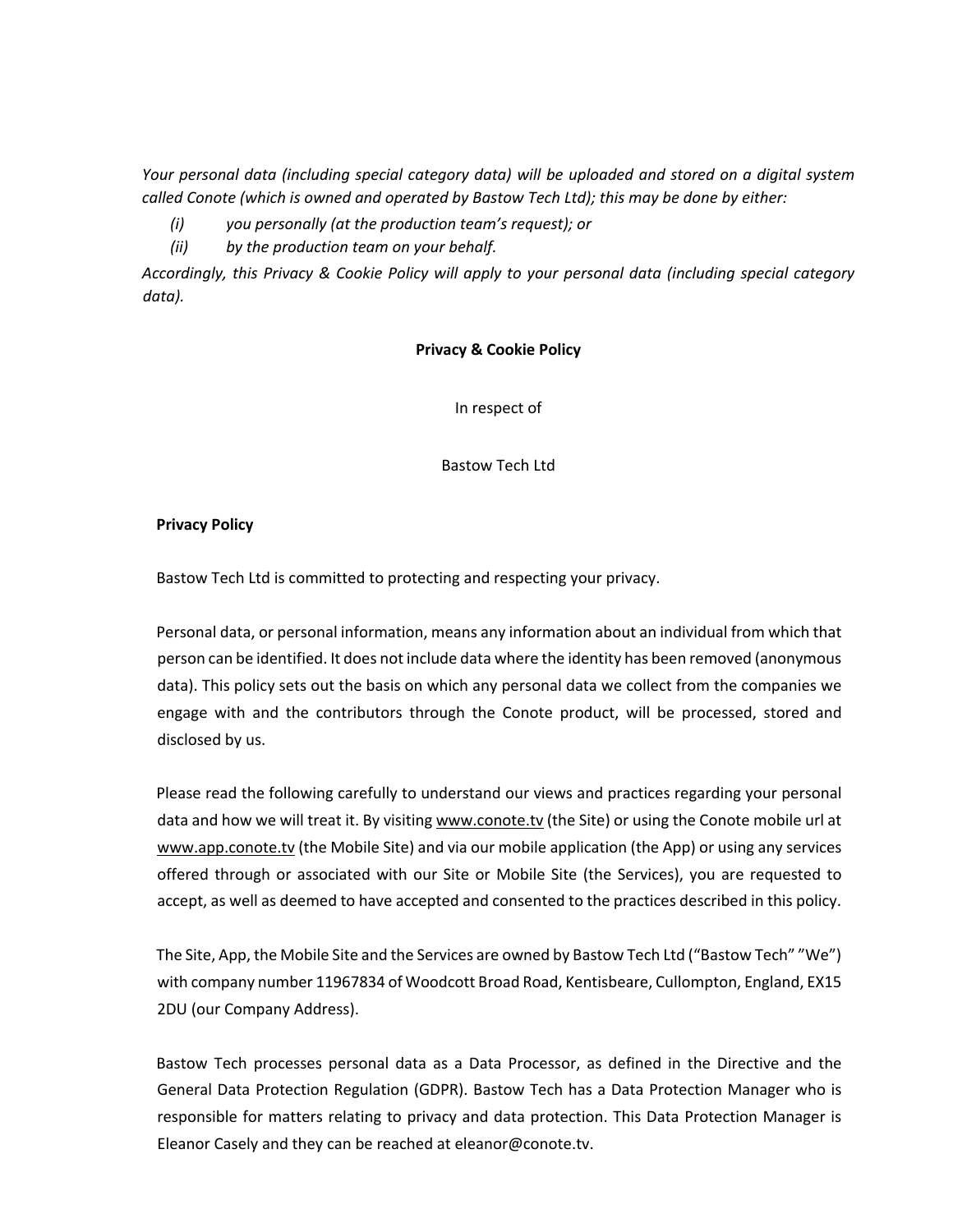The Company is in the business of developing a desktop, application and mobile site for the purpose of gathering and recording all production related information, including but not limited to, scenes,

contributor's consent and any related notes. This product is to be used by companies in the production industry ("Customers") and their employees/members of the crew ("End Users") who gather personal information on individuals involved in the production services ("Contributors").

Please take note that Bestow Tech collects limited personal data from the Customers, the End Users and the Contributors (as described below.) Unless otherwise specified, 'your' refers to the Customers, the End Users and the Contributors. Please note that the Customers have their own privacy policies and that we do not accept any responsibility or liability for these policies. As an End User or Contributor, please check these policies before you submit any personal data to these Customers.

1. Data We Collect

We collect and process personal information so we can provide our Services to you. It's important that the personal data we hold about you is accurate and current. Please keep us informed if the personal data changes during your relationship with us.

The data we collect and process about you is explained in the sections below.

## 1.1. Data We Collect

- 1.1.1. You give us information about you by filling in forms on our Site, App or Mobile Site. This includes information you provide when you register to use the Site, App or Mobile Site, subscribe to our Services or use one of the sites as an End User or Contributor.
- 1.1.2. As a Customer, the information you give us includes full names, email address, login details and business information, which includes but is not limited to, company name, the consent forms to be uploaded and the company logo.
- 1.1.3. As an End User, the information you give us includes full name, email address, the name of the production company he/she works for and their role at the company.
- 1.1.4 As a Contributor, you will sign a release form or complete (with or without assistance from the End User) other paperwork/forms that may contain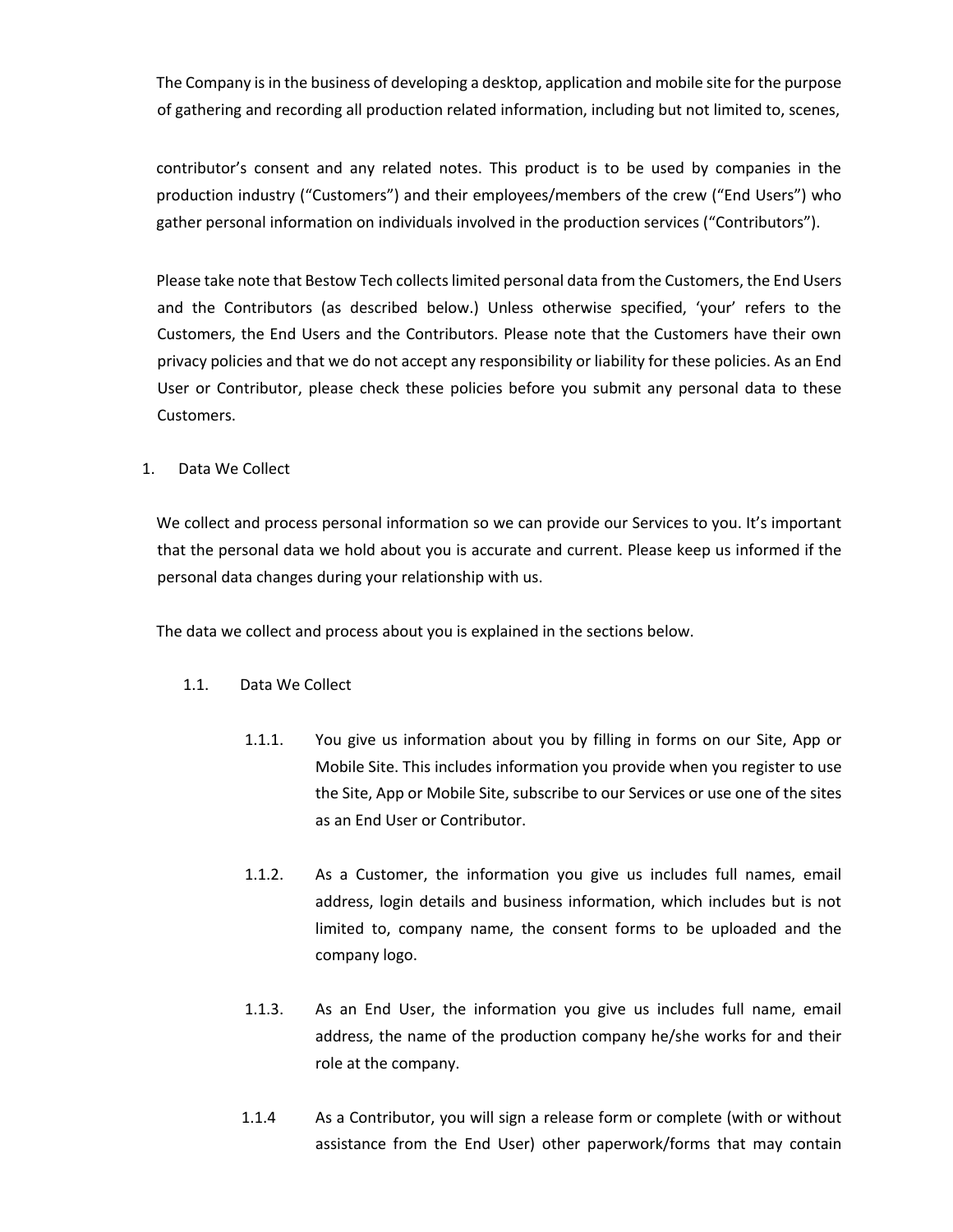information including full name, email, phone number, address, summary of their contribution, what type of consent they agree to (full consent, background, voice only or no face), whether they're happy to be contacted by Diamond (tick box), ethnicity, gender, role, hair colour, health, criminal convictions information & any notes that the End User makes. We may also store other notes made in relation to you and your role as a Contributor which may or may not contain your personal data.

1.1.5 This data will be processed in accordance with clause 7.1 below and in accordance with the applicable data protection legislation.

- 1.2. Data We Automatically Collect
	- 1.2.1. Each time you visit or use our Site, App or Mobile Site, we automatically collect the following information:
		- 1.2.1.1. technical information, including the Internet protocol (IP) address used to connect your computer to the Internet, your login information, browser type and version, time zone setting, location, network data, browser plug-in types and versions, languages, operating system and platform;
		- 1.2.1.2. information about your visit, including the full Uniform Resource Locators (URL) clickstream to, through and from the Site (including date and time); pages you viewed or searched for; page response times, download errors, length of visits to certain pages, page interaction information (such as scrolling, clicks, and mouseovers), and methods used to browse away from the page and any phone number used to call our customer service number.
	- 1.2.2. We use this information as statistical data about your browsing actions and patterns, for system administration, and to evaluate, provide, protect or improve our Services (including by developing new products and services). Because we collect, use and share this information in the aggregate, it does not identify any individual.
- 2. How We Use the Data
	- 2.1. We use the data to carry out our Site, App, Mobile Site and Services in the following ways: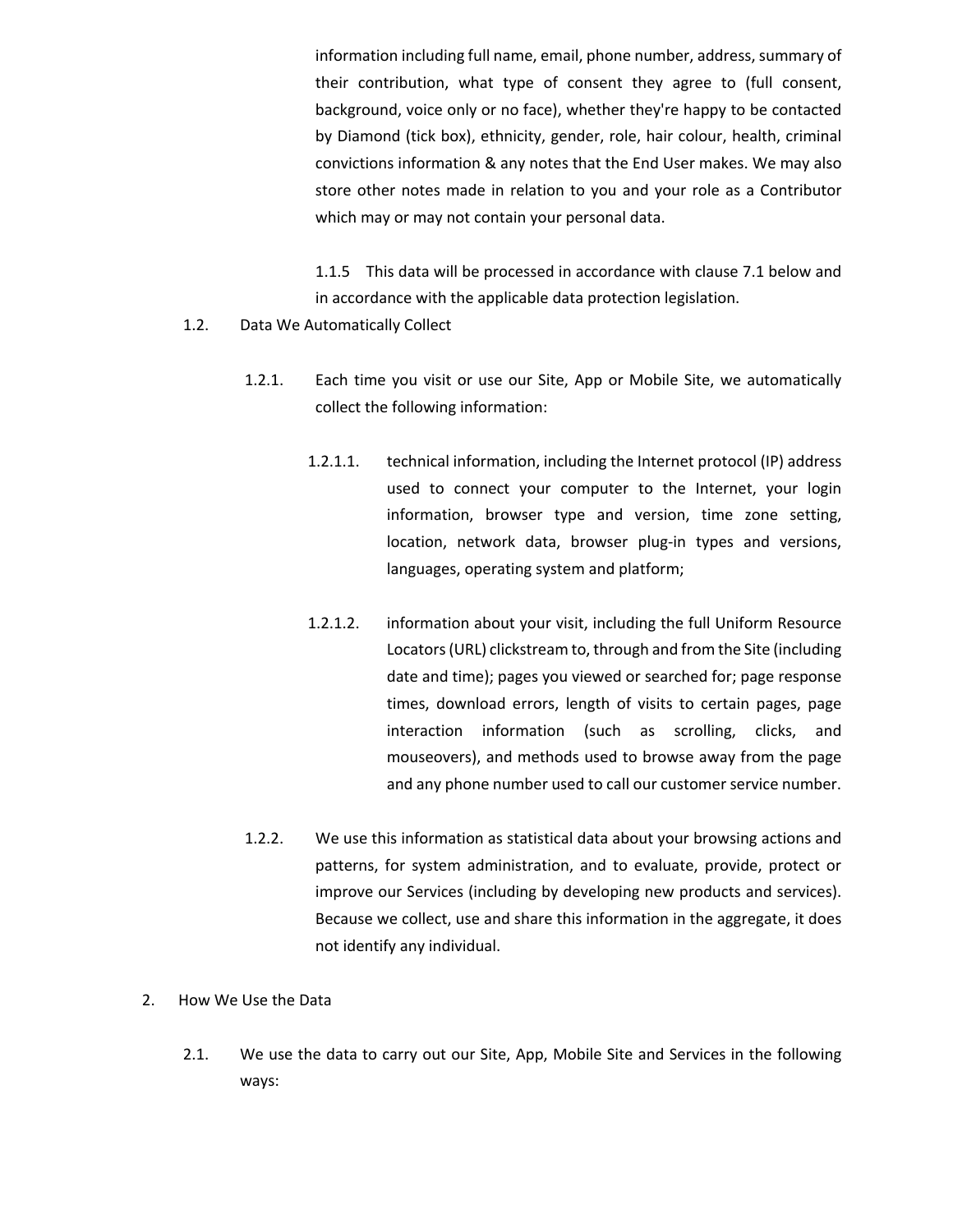- 2.1.1. To administer and manage your account, to provide you with information you request from us, and to carry out any other obligations arising from any contracts entered into between you and us.
- 2.1.2. To ensure that content from our Site, App and Mobile Site is presented in the most effective manner for you and for your device.
- 2.1.3. To allow you to participate in interactive features of our Service when you choose to do so.
- 2.1.4. To respond to communications from you and to provide you with information about our Services, including notifying you about changes to our Site, App, Mobile Site or the Services.
- 2.2. We also use your data to make our Site, App, Mobile Site and Services better in the following ways:
	- 2.2.1. To administer the Site, App and Mobile Site and for internal operations, including troubleshooting, data analysis, testing, research, statistical and survey purposes.
	- 2.2.2. As part of our efforts to keep the Site, App and Mobile Site safe and secure.
- 2.3. We will not send you any unsolicited marketing or spam and will take all reasonable steps to ensure that we fully protect your rights and comply with our obligations under applicable data protection laws. If you are an existing Customer, we will only contact you by electronic means (e-mail or SMS) with information about services similar to those which were the subject of a previous enquiry by you. If you are a new customer, and where we permit selected third parties to use your data, we (or they) will contact you by electronic means only if you have expressly consented to this.
- 3. How We Secure Your Data
	- 3.1. All of your personal information is protected, and we have put in place appropriate physical, electronic, and management procedures to safeguard and secure the data we collect. Your information is stored on secure cloud databases, dedicated and private servers, and on third party softwares. Your information is only accessible by employees who have authorised access rights to such information. All of your information is encrypted using SSL technology.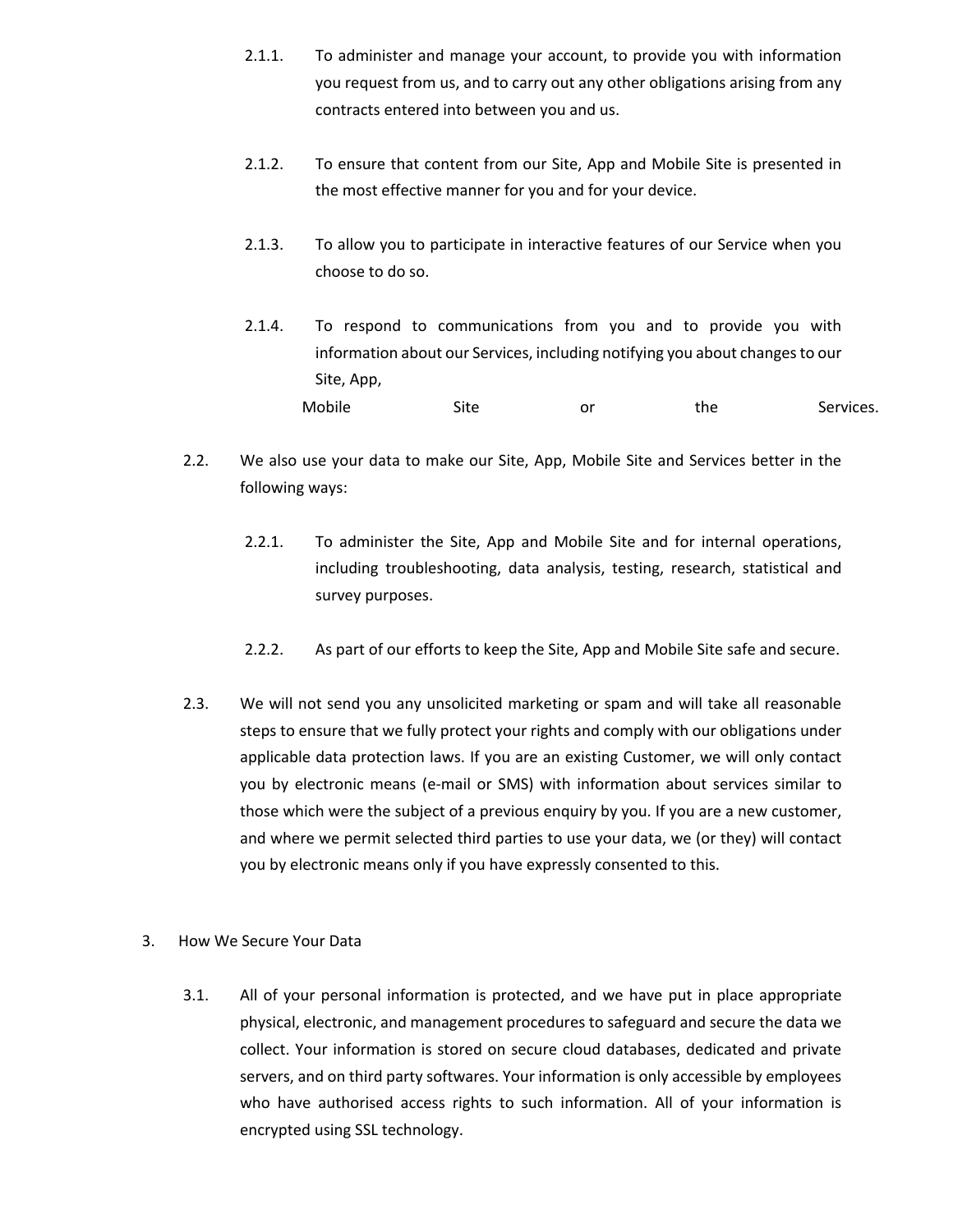- 3.2. Unfortunately, the transmission of information via the internet is not completely secure. Although we do our best to protect your personal data, we cannot guarantee the security of your data transmitted to our Site or Mobile Site; any transmission is at your own risk. Once we have received your information, we use strict procedures and the security features described above to try to prevent unauthorised access.
- 4. How Long We Store the Data. We only keep the personal information for as long as it's necessary for our original legitimate purpose for collecting the information. A specific date is agreed upon with the Customers for the deletion of the data before logins are created for the End Users, which may be extended at the reasonable request of the End User. Alternatively, Customers, End Users and Contributors may request their data be deleted by emailing hello@conote.tv.
- 5. Disclosure to Third Parties
	- 5.1. Parties with whom we share your information
		- 5.1.1. We require all third parties to respect the security of your personal data and to treat it in accordance with the law. We use third parties such as Google Analytics (for collecting behavioural information on our website) and SteamTimeldler (for the development of the site).
		- 5.1.2. We also may share your personal data, associated documents and information with the Customers and End Users who have engaged you as a Contributor. These third parties have access to data we share with their platforms. For more information on how these companies handle your personal data, please refer to their privacy policies.
		- 5.1.3. The only other circumstances under which we would share your personal data are:
			- 5.1.3.1. If the third party is a member of our group (which means any subsidiaries or ultimate holding company and its subsidiaries, as defined in section 1159 of the UK Companies Act 2006).
			- 5.1.3.2. In the event that we sell or buy any business or assets, in which case we may disclose your personal data to the prospective seller or buyer of such business or assets.
			- 5.1.3.3. If the Company or substantially all of its assets are acquired by a third party, in which case personal data will be one (1) of the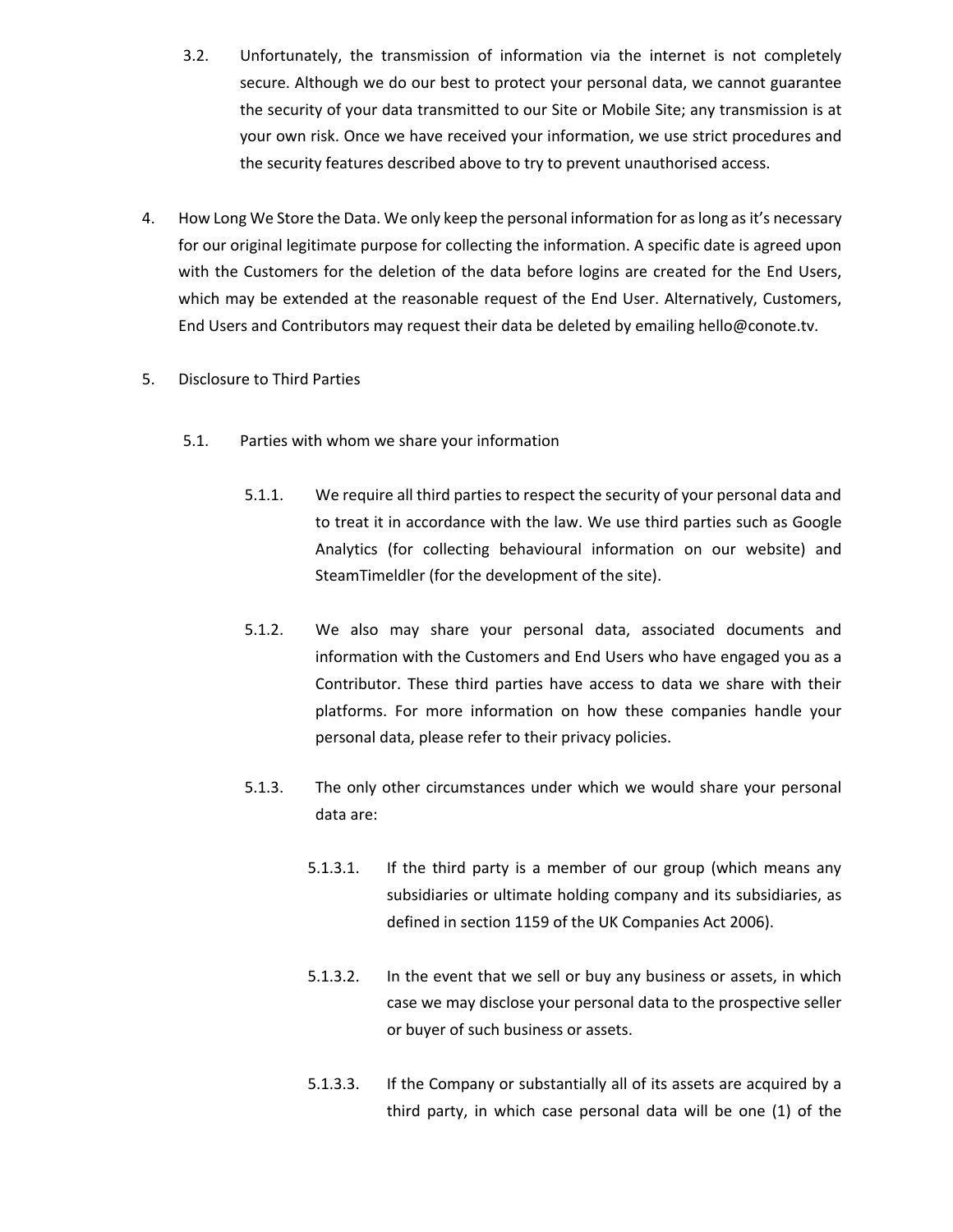transferred assets and the purchaser will be permitted to use the data for the purposes for which it was originally collected by us.

- 5.1.3.4. If we're under a duty to disclose or share your personal data in order to comply with any legal obligation, enforce or apply our Terms & Conditions and other agreements, or to protect the rights, property, or safety of the Company, our customers, or others (including exchanging information with other companies and organisations for the purposes of fraud protection and credit risk reduction).
- 6. International Transfers
	- 6.1. The data that we collect may be transferred to, and stored and processed at, a destination outside the European Economic Area (EEA). By submitting your personal data, you understand this transfer and storing and processing. We will take all steps reasonably necessary to ensure that your data is treated as securely as it would be within the EEA and under the GDPR. Such steps may include our entering into contracts with any third parties we engage and the use of Commission-approved Model Contractual Clauses. In addition, we limit access to your personal data to those employees, agents, contractors and other third parties who have a business need to know. They will only process your personal data on our instructions, and they are subject to a duty of confidentiality.
	- 6.2. You can obtain more details of the protection given to your personal data when it is transferred outside Europe by contacting us as described in the Contact paragraph below.
- 7. Your Rights
	- 7.1. Lawful Bases
		- 7.1.1. We will ensure that your personal data is processed lawfully, fairly, and transparently and that it will only be processed if at least one (1) of the following bases applies:
			- 7.1.1.1. You have given your clear consent to the processing of your personal data for a specific purpose.
			- 7.1.1.2. Processing is necessary for the performance of a contract to which you are a party (or for us to take steps at your request prior to entering into a contract with you).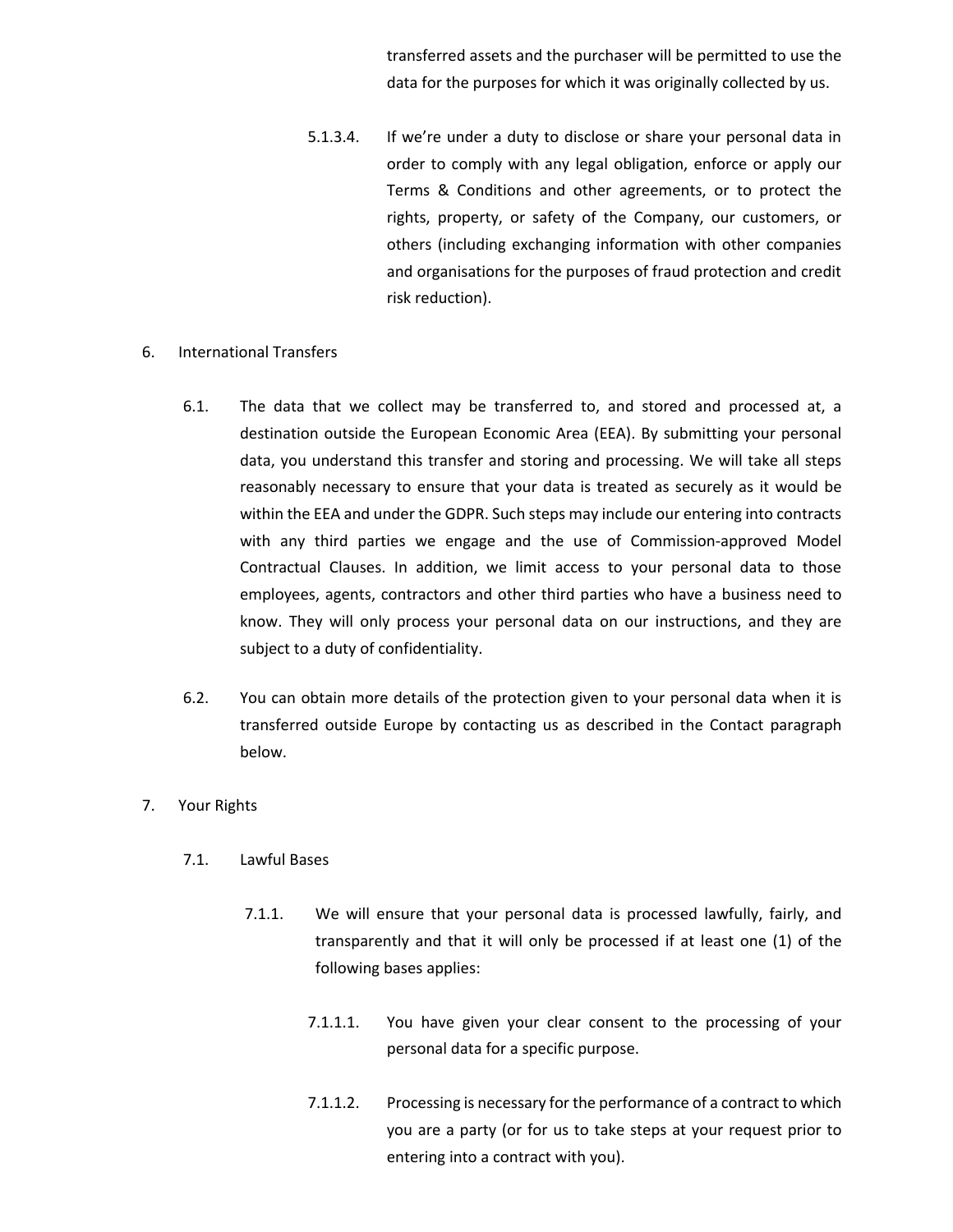- 7.1.1.3. Processing is necessary for our compliance with the law.
- 7.1.1.4. Processing is necessary to protect someone's life.
- 7.1.1.5. Processing is necessary for us to perform a task in the public interest or in the exercise of official authority and the task/function has a clear basis in law.
- 7.1.1.6. Processing is necessary for our legitimate interests or the legitimate interests of a third party, except where there is a good reason to protect your personal data which overrides those legitimate interests, such as allowing us to effectively and efficiently manage and administer the operation of our business, maintaining compliance with internal policies and procedures, monitoring the use of our copyrighted materials, offering optimal, up-to-date security and obtaining further knowledge of current threats to network security in order to update our security.

## 7.2. Data Subject Rights

- 7.2.1. Under the GDPR, you have the right to:
	- 7.2.1.1. Withdraw your consent to the processing of your personal data at any time. Please note, however, that we may still be entitled to process your personal data if we have another legitimate reason for doing so (such as to comply with a legal obligation).
	- 7.2.1.2. Be informed of what data we hold and the purpose for processing the data, as a whole or in parts.
	- 7.2.1.3. Be forgotten and, in some circumstances, have your data erased by ourselves and our affiliates (although this is not an absolute right and there may be circumstances where you ask us to erase your personal data, but we are legally entitled to retain it).
	- 7.2.1.4. Correct or supplement any information we hold about you that is incorrect or incomplete.
	- 7.2.1.5. Restrict processing of the information we hold about you (for example, so that inaccuracies may be corrected—but again, there may be circumstances where you ask us to restrict processing of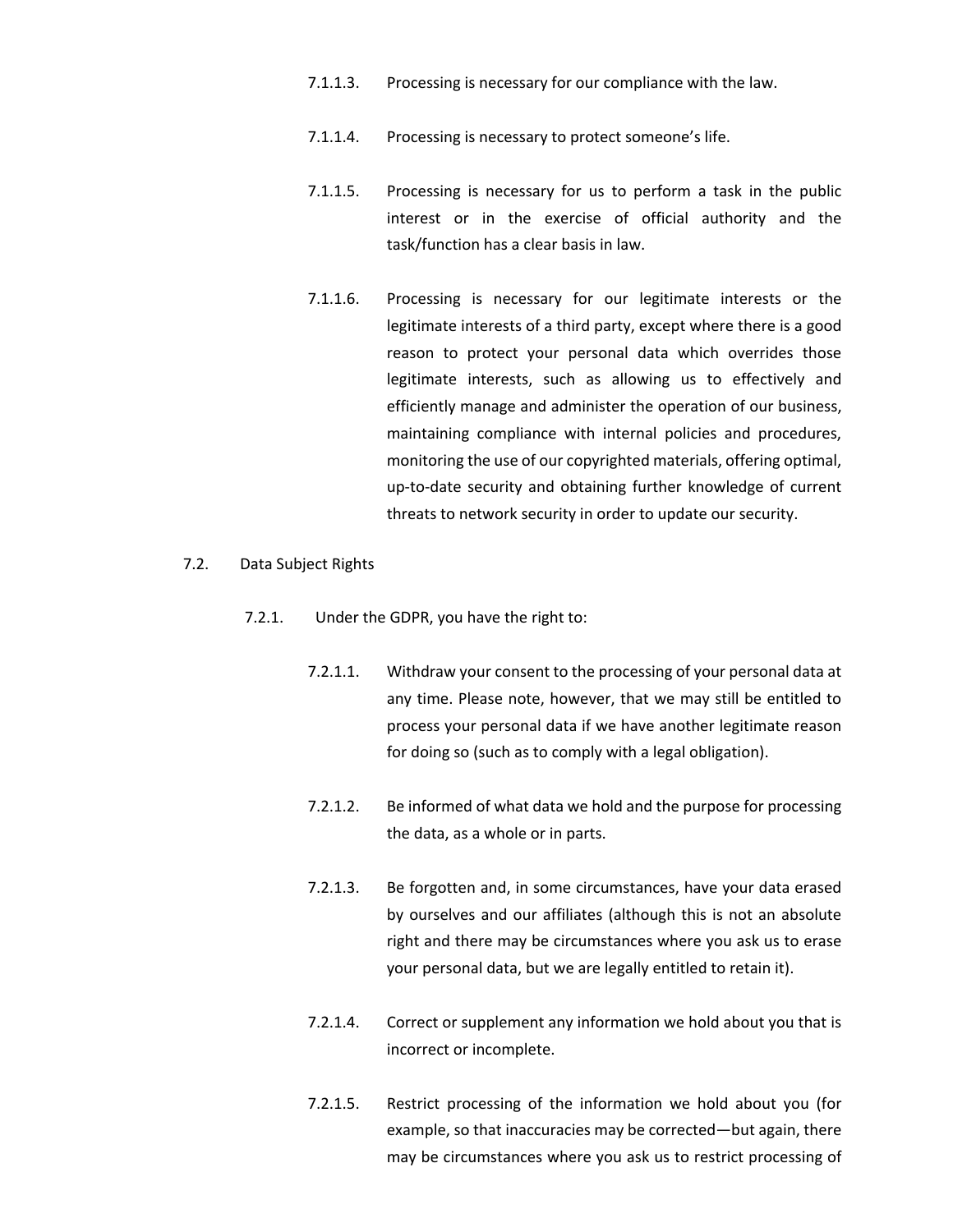your personal data, but we are legally entitled to refuse that request).

- 7.2.1.6. Object to the processing of your data.
- 7.2.1.7. Obtain your data in a portable manner and reuse the information we hold about you.
- 7.2.1.8. Challenge any data we use for the purposes of automated decision-making and profiling (in certain circumstances—as above, there may be circumstances where you ask us to restrict our processing of your personal data, but we are legally entitled to refuse that request).
- 7.2.1.9. Complain to a supervisory authority (e.g. the Information Commissioner's Office (ICO) in the UK) if you think any of your rights have been infringed by us. (We would, however, appreciate the chance to address your concerns, so please contact us prior to taking this step).
- 7.2.2. You will not have to pay a fee to access your personal data (or to exercise any of the other rights) unless your request is clearly unfounded, repetitive or excessive. Alternatively, we may refuse to comply with your request in these circumstances.
- 7.2.3. You have the right to ask us not to process your personal data for marketing purposes. We will get your express opt-in consent before we use your data for such purposes or share your personal data with any third parties for such purposes, but you can exercise your right to prevent such processing by contacting us at the Company Address, via email at hello@conote.tv, or by unsubscribing using the links contained in the marketing emails.
- 7.2.4. You may request to revoke your consent for us to use your personal data as described in this Privacy Policy at any time by emailing us at hello@conote.tv.. To enforce any of the above rights, please contact us at our Company Address or via email at hello@conote.tv.
- 7.2.5. We will notify you and any applicable regulator of a breach of your personal data when we are legally required to do so.

#### **Cookie Policy**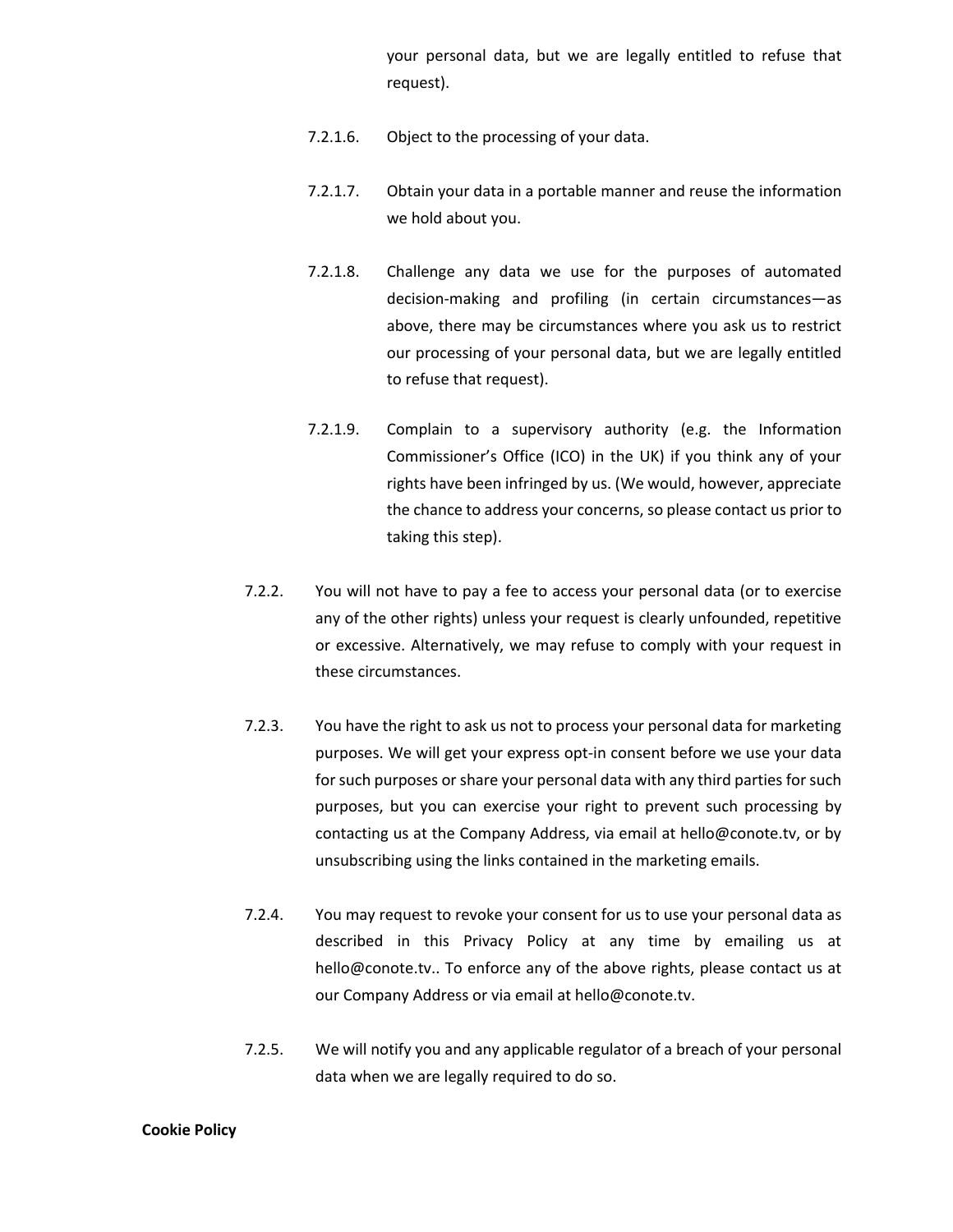- 1. A cookie is a small file of letters and numbers that we store on your browser. Cookies contain information that is transferred to your computer's hard drive (or the hard drive of another relevant device). We use cookies to distinguish you from other users on the Site or Mobile Site, to tailor your experience to your preferences, and to help us improve the Site and the Mobile Site.
- 2. Some of the cookies we use are essential for the Site to operate. If you use your browser settings to block all cookies (including essential cookies), you may not be able to access all or parts of our Site.
- 3. Before any non-essential cookies are placed on your device, you will be shown a pop-up message requesting your consent to setting those cookies. By default, most internet browsers accept cookies, but you can choose to enable or disable some or all cookies via the settings on your internet browser. Most internet browsers also enable you to choose whether you wish to disable all cookies or only third-party cookies. For further details, please consult the help menu in your internet browser.
- 4. We use the following cookies:
	- 4.1. Strictly necessary cookies. These cookies are required to save your session and to carry out other activities that are strictly necessary for the operation of the Site. They include, by way of general example, cookies that enable you to log into secure areas of the Site, use a shopping cart, or make use of e-billing services. These cookies are session cookies, which means they're temporary and will expire when you close your browser.

## PHPSESSID quickscore:

This is a session cookie stored in the computer's memory only during a user's browsing session and are automatically deleted from the user's computer when the browser is closed. This cookie stores a session ID that is not personally identifiable to users, allowing the user to move from page to page without having to log-in repeatedly. This cookie may also be used to store information such as the contents of a shopping cart or to provide feedback messages to users during your browsing session.

4.2. Analytical/performance cookies. These cookies allow us to recognise and count the number of visitors and to see how visitors move around the Site when they're using it. These cookies help us improve the way the Site works by, for example, ensuring that users are finding what they're looking for easily.

## Cookie:

Used to remember that you have accepted our cookie policy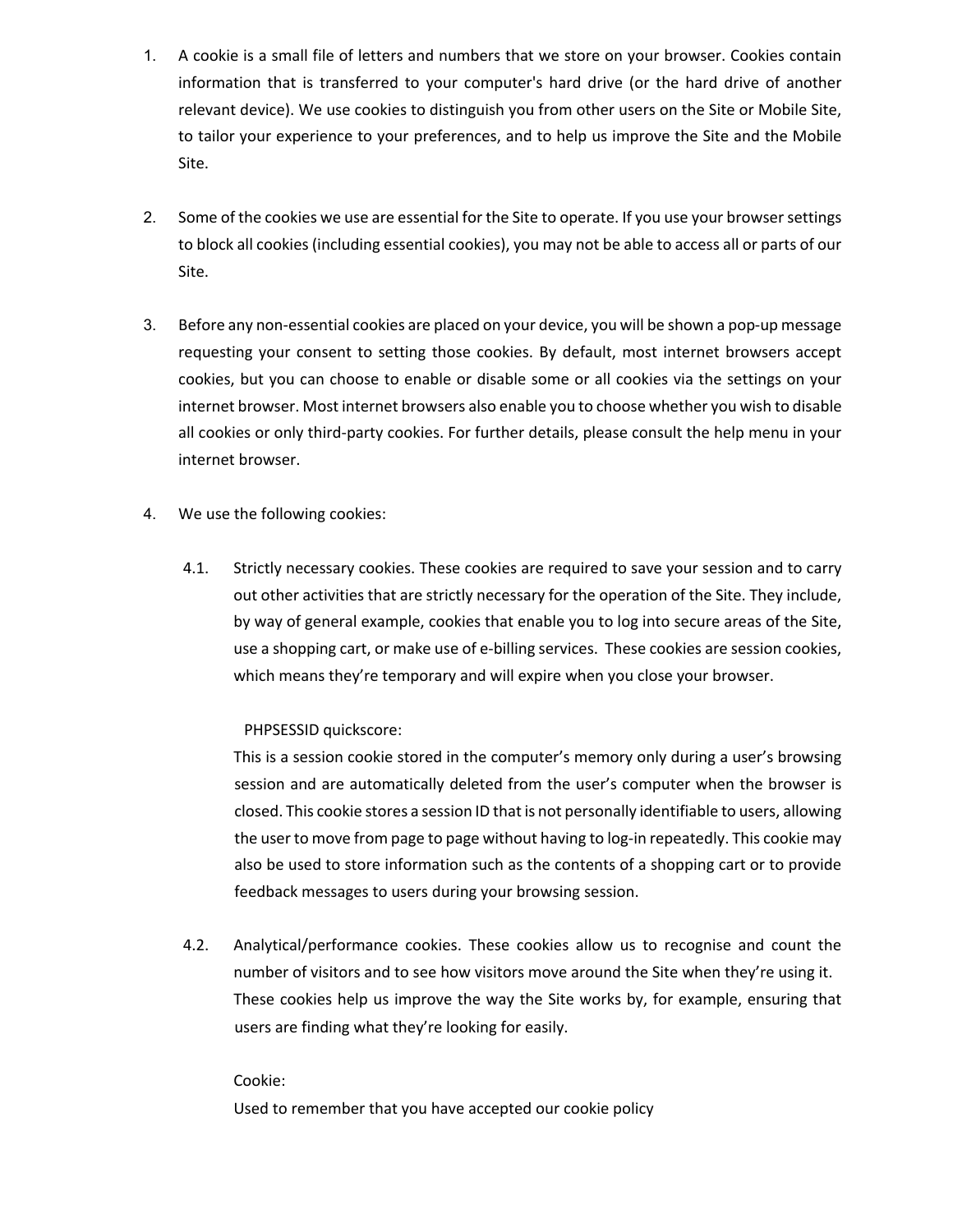4.3. Functionality cookies. These cookies are used to recognise you when you return to the Site. They enable us to personalise our content for you, greet you by name and remember your preferences.

Remember:

Allows Conote to remember your login using secure tokens

- 4.4. Targeting cookies. These cookies record your visit to the Site, the pages you visit, and the links you follow. We use this information to make the Site and the advertising displayed on it more relevant to your interests. We also share this information with third parties for the same purpose.
- 4.5. Social Media cookies. These cookies work together with social media plug-ins. For example, when we embed photos, video and other content from social media websites, the embedded pages contain cookies from these websites. Similarly, if you choose to share our content on social media, a cookie may be set by the service you have chosen to share content through.
- 4.6. Third Party cookies. We may use third party cookies on the Site from Youtube, Vimeo and Flickr for photos and video content. Please note that we do not control cookies placed by third parties and our Site does not block them. Please check the relevant thirdparty website for more information about these cookies.

You can find more information about the individual cookies we use and the purposes for which we use them in the table below:

| Cookie name    | Duration | Purpose                                                                                                                                                                 |
|----------------|----------|-------------------------------------------------------------------------------------------------------------------------------------------------------------------------|
| ForceFlashSite | Session  | When viewing a mobile site (old mobile under<br>m.domain.com) it will force the server to display<br>the non-mobile version and avoid redirecting to<br>the mobile site |
| hs             | Session  | Security                                                                                                                                                                |

First-Party Cookies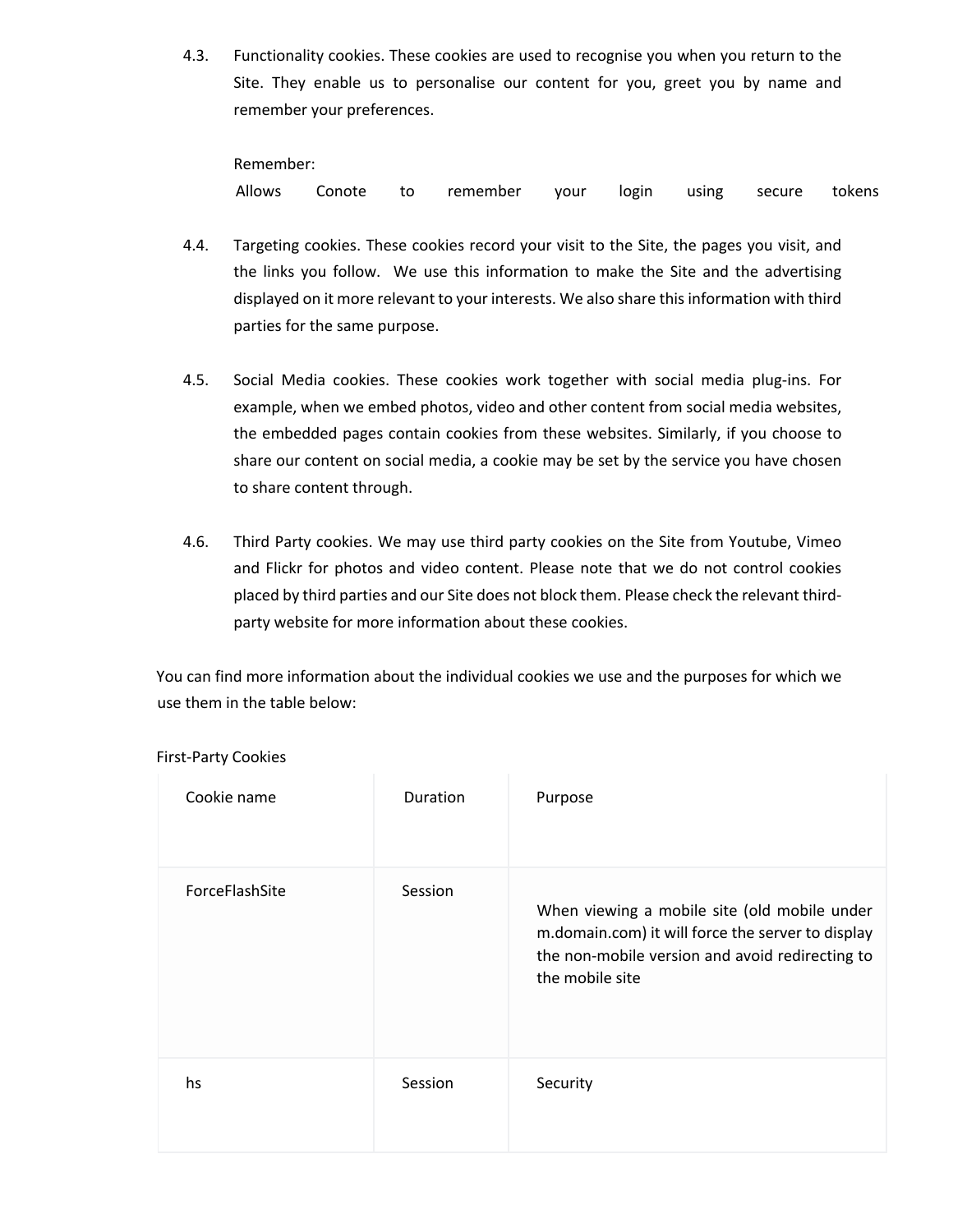| smSession         | Persistent<br>(Two days or<br>two<br>weeks) | Identifies logged in site members                                       |
|-------------------|---------------------------------------------|-------------------------------------------------------------------------|
| <b>XSRF-TOKEN</b> | Session                                     | Security                                                                |
| svSession         | Persistent (Two<br>years)                   | Identifies unique visitors and tracks a<br>visitor's sessions on a site |
| SSR-caching       | Session                                     | Indicates how a site was rendered.                                      |
| smSession         | Persistent (Two<br>weeks)                   | Identifies logged in site members                                       |

# Third-Party Cookies

| Cookie name | Duration | Purpose  |
|-------------|----------|----------|
| $TS^*$      | Session  | Security |
| TS01******* | Session  | Security |